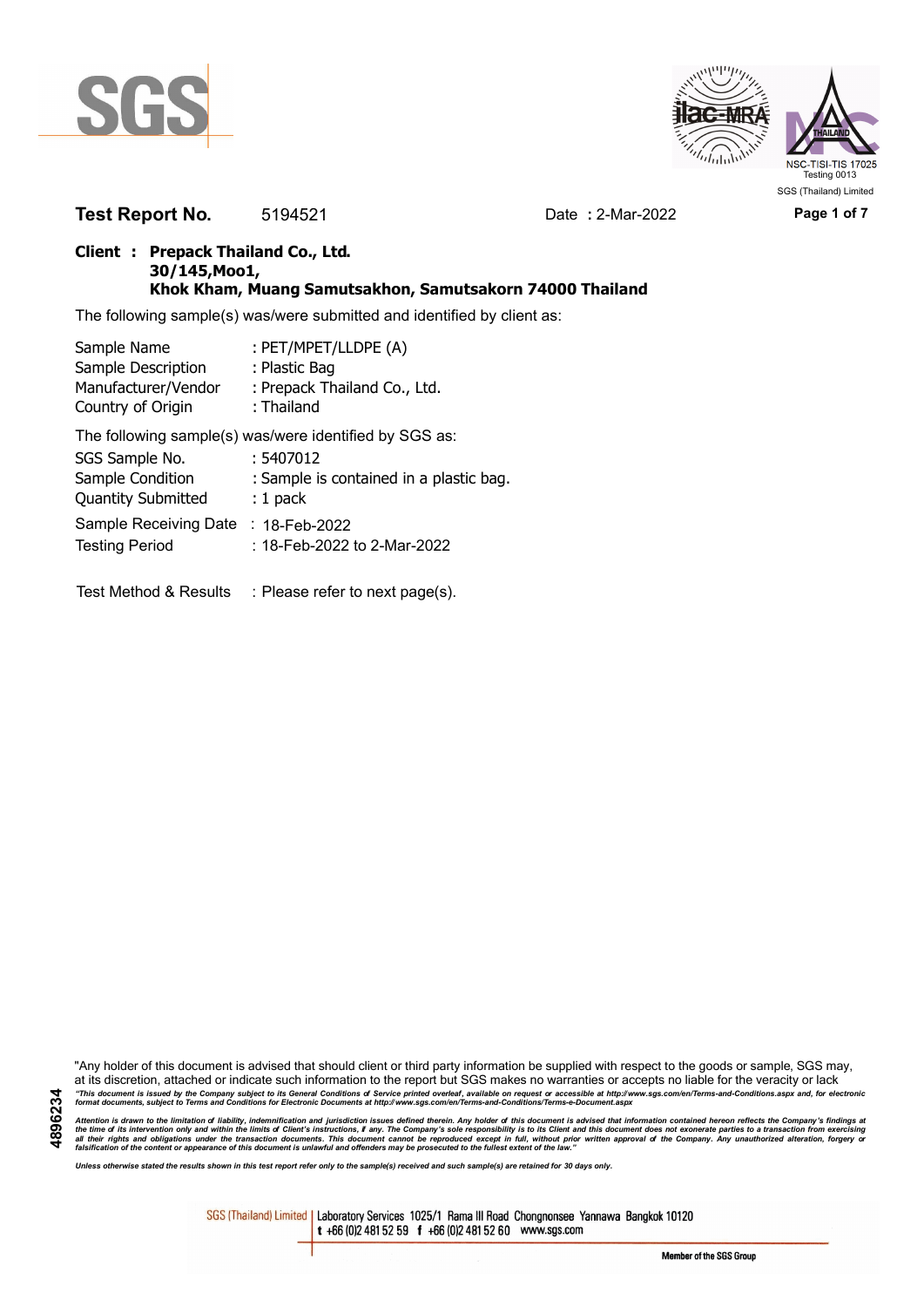



## **Test Report No.** 5194521 Date **:** 2-Mar-2022 **Page 2 of 7**

### **Test Requested & Result Summary**

Test Requested : Please refer to the result summary (Test parameter(s) was/were selected by client).

Result Summary:

| <b>Test Requested</b><br>(1) Notification of the Ministry of Public Health (No.295) B.E. 2548 (2005): | Conclusion  |
|-------------------------------------------------------------------------------------------------------|-------------|
| Qualities or standard for container made from plastic<br>a) Polyethylene (PE)                         |             |
| 1. Lead content                                                                                       | <b>PASS</b> |
| 2. Cadmium content                                                                                    | <b>PASS</b> |
| 3. Heavy metal (as lead) in 4% concentrated acetic acid extraction                                    | <b>PASS</b> |
| 4. Quantity of potassium Permanganate Consumed                                                        | <b>PASS</b> |
| 5. Residue after Evaporation Test                                                                     | <b>PASS</b> |
| 6. Migration of color Extraction                                                                      | <b>PASS</b> |
| (2) Additional request by client's                                                                    |             |
| 1. Germanium (Elution)                                                                                | See result  |
| 2. Antimony (Elution)                                                                                 | See result  |

#### Remark:

1.Test results in this report are applicable for the item tested and reflects the tested sample as received. 2.The decision rules based on simple acceptance which the probability of false accept may be as high as 50% in case the results is exactly on the tolerance limit.

#### **Signed for and on behalf of SGS (Thailand) Limited**

**Rutchuporn Moungsom Laboratory manager - Hardgood**

"Any holder of this document is advised that should client or third party information be supplied with respect to the goods or sample, SGS may, at its discretion, attached or indicate such information to the report but SGS makes no warranties or accepts no liable for the veracity or lack "This document is issued by the Company subject to its General Conditions of Service printed overleaf, available on request or accessible at http://www.sgs.com/en/Terms-and-Conditions.aspx and, for electronic<br>format docume

Attention is drawn to the limitation of liability, indemnification and jurisdiction issues defined therein. Any holder of this document is advised that information contained hereon reflects the Company's findings at<br>all th

*Unless otherwise stated the results shown in this test report refer only to the sample(s) received and such sample(s) are retained for 30 days only.*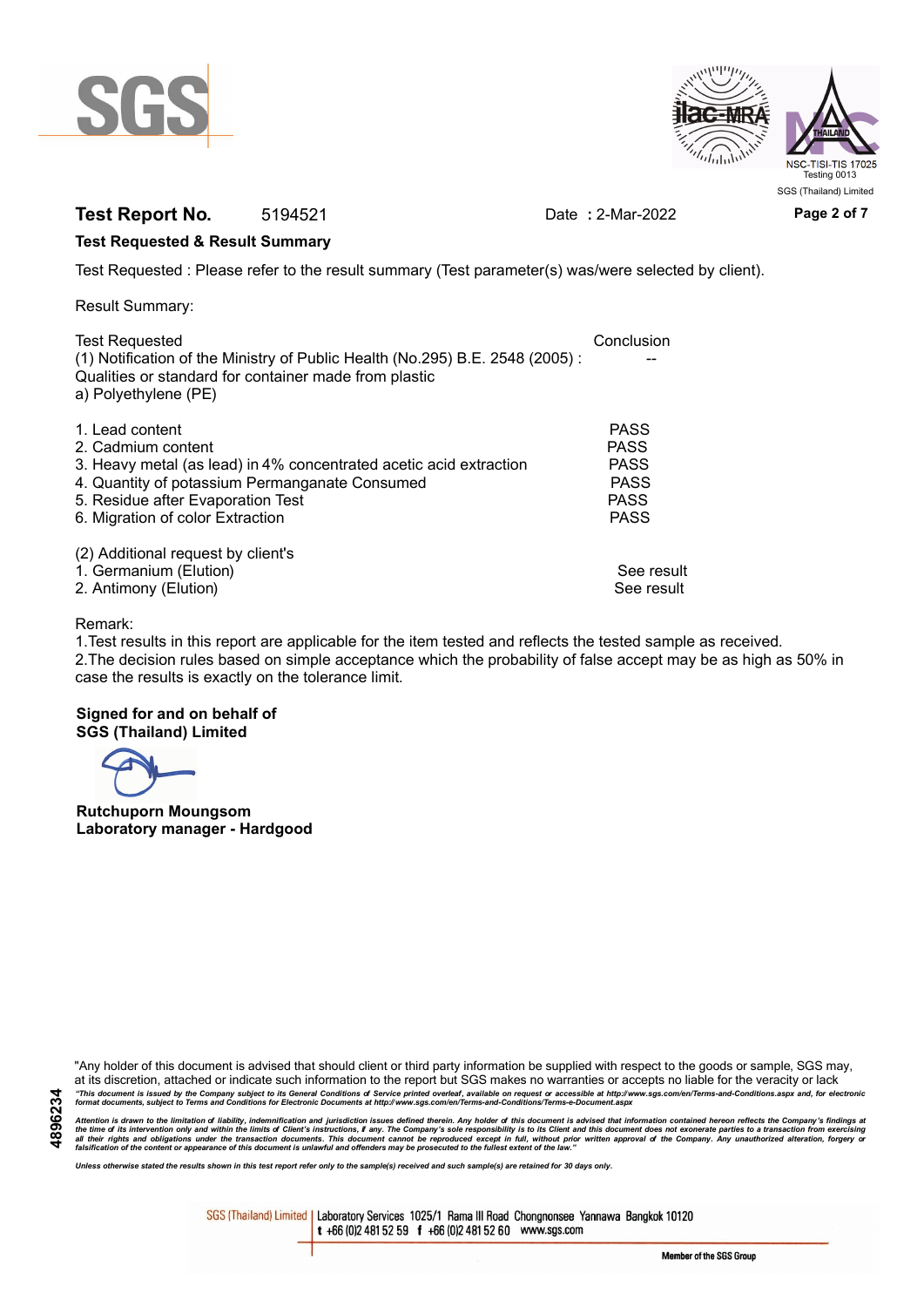



# **Test Report No.** 5194521 Date **:** 2-Mar-2022 **Page 3 of 7**

**TEST RESULTS**

**(1) Notification of the Ministry of Public Health (No.295) B.E. 2548 (2005) : Qualities or standard for container made from plastic.**

### **a) Polyethylene (PE)**

#### **Qualities and standard of plastic**

Method : With reference to TIS 656: 2556. Analysis was performed by ICP-OES.

| <b>Details</b>     | Result (1)<br>(mg/kg) | <b>Limit of Quantitative</b><br>(mg/kg) | <b>Permissible Limit</b><br>(mg/kg) |
|--------------------|-----------------------|-----------------------------------------|-------------------------------------|
| Lead content***    | ≤>                    | 2.0                                     | 100                                 |
| Cadmium content*** | ∠>                    | 2.0                                     | 100                                 |

Sample Description :

1. Metallized/clear plastic bag with multicolor printed

Note :

**4896234**

1. mg/kg = milligram per kilogram

 $2. <$  = Less than

"Any holder of this document is advised that should client or third party information be supplied with respect to the goods or sample, SGS may, at its discretion, attached or indicate such information to the report but SGS makes no warranties or accepts no liable for the veracity or lack "This document is issued by the Company subject to its General Conditions of Service printed overleaf, available on request or accessible at http://www.sgs.com/en/Terms-and-Conditions.aspx and, for electronic<br>format docume

Attention is drawn to the limitation of liability, indemnification and jurisdiction issues defined therein. Any holder of this document is advised that information contained hereon reflects the Company's findings at<br>all th

*Unless otherwise stated the results shown in this test report refer only to the sample(s) received and such sample(s) are retained for 30 days only.*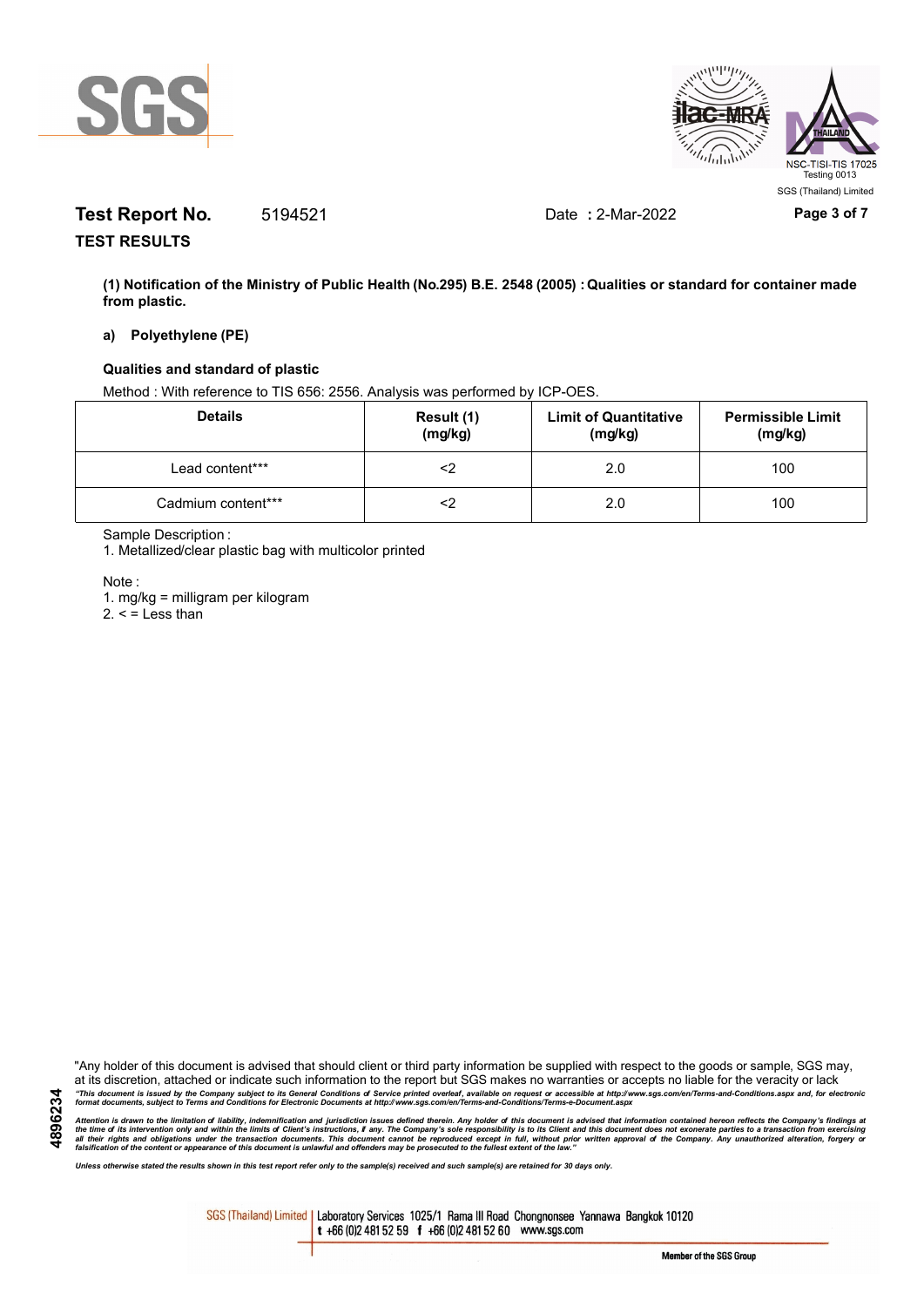



## **Test Report No.** 5194521 Date **:** 2-Mar-2022 **Page 4 of 7**

#### **TEST RESULTS**

#### **Qualities and standard of dissemination**

Method : With reference to TIS 656: 2556.

| <b>Details</b>                                                                      | Test Condition <sup>^</sup>                | Result (1)<br>(mq/dm3) | <b>Limit of Quantitative</b><br>(mg/dm3) | <b>Permissible Limit</b><br>(mg/dm3) |
|-------------------------------------------------------------------------------------|--------------------------------------------|------------------------|------------------------------------------|--------------------------------------|
| Heavy metal (calculated as lead) in<br>4% concentrated acetic acid<br>extraction*** | 30 minute at<br>60 degree C                | $<$ 1                  |                                          |                                      |
| Potassium permanganate used for<br>reaction in water extraction***                  | 30 minute at<br>60 degree C                | $<$ 1                  | 1.0                                      | 10                                   |
| Residue substances which is<br>evaporate in water***                                | 30 minute at<br>60 degree C                | $3$                    | 3.0                                      | 30                                   |
| Residue substances which is<br>evaporate in 4% concentrated acetic<br>acid***       | 30 minute at<br>60 degree C                | <3                     | 3.0                                      | 30                                   |
| Residue substances which is<br>evaporate in 20% concentrated<br>alcohol***          | 30 minute at<br>60 degree C                | $<$ 3                  | 3.0                                      | 30                                   |
| Residue substances from volatile<br>matters in normal heptane***                    | Room temperature<br>(1 hr. at 25 degree C) | $3$                    | 3.0                                      | 150                                  |

Sample Description :

1. Metallized / clear plastic bag with multicolor printed (inside)

Note :

1. mg/dm3 = milligram per cubic decimeter

2. Degree C = degree Celsius

 $3. <$  = Less than

Remark :

1.  $^{\circ}$  = In case of the use at temperature not higher than 100 degree Celsius

"Any holder of this document is advised that should client or third party information be supplied with respect to the goods or sample, SGS may, at its discretion, attached or indicate such information to the report but SGS makes no warranties or accepts no liable for the veracity or lack "This document is issued by the Company subject to its General Conditions of Service printed overleaf, available on request or accessible at http://www.sgs.com/en/Terms-and-Conditions.aspx and, for electronic<br>format docume

Attention is drawn to the limitation of liability, indemnification and jurisdiction issues defined therein. Any holder of this document is advised that information contained hereon reflects the Company's findings at<br>all th

*Unless otherwise stated the results shown in this test report refer only to the sample(s) received and such sample(s) are retained for 30 days only.*

SGS (Thailand) Limited | Laboratory Services 1025/1 Rama III Road Chongnonsee Yannawa Bangkok 10120 t +66 (0)2 481 52 59 f +66 (0)2 481 52 60 www.sgs.com

Member of the SGS Group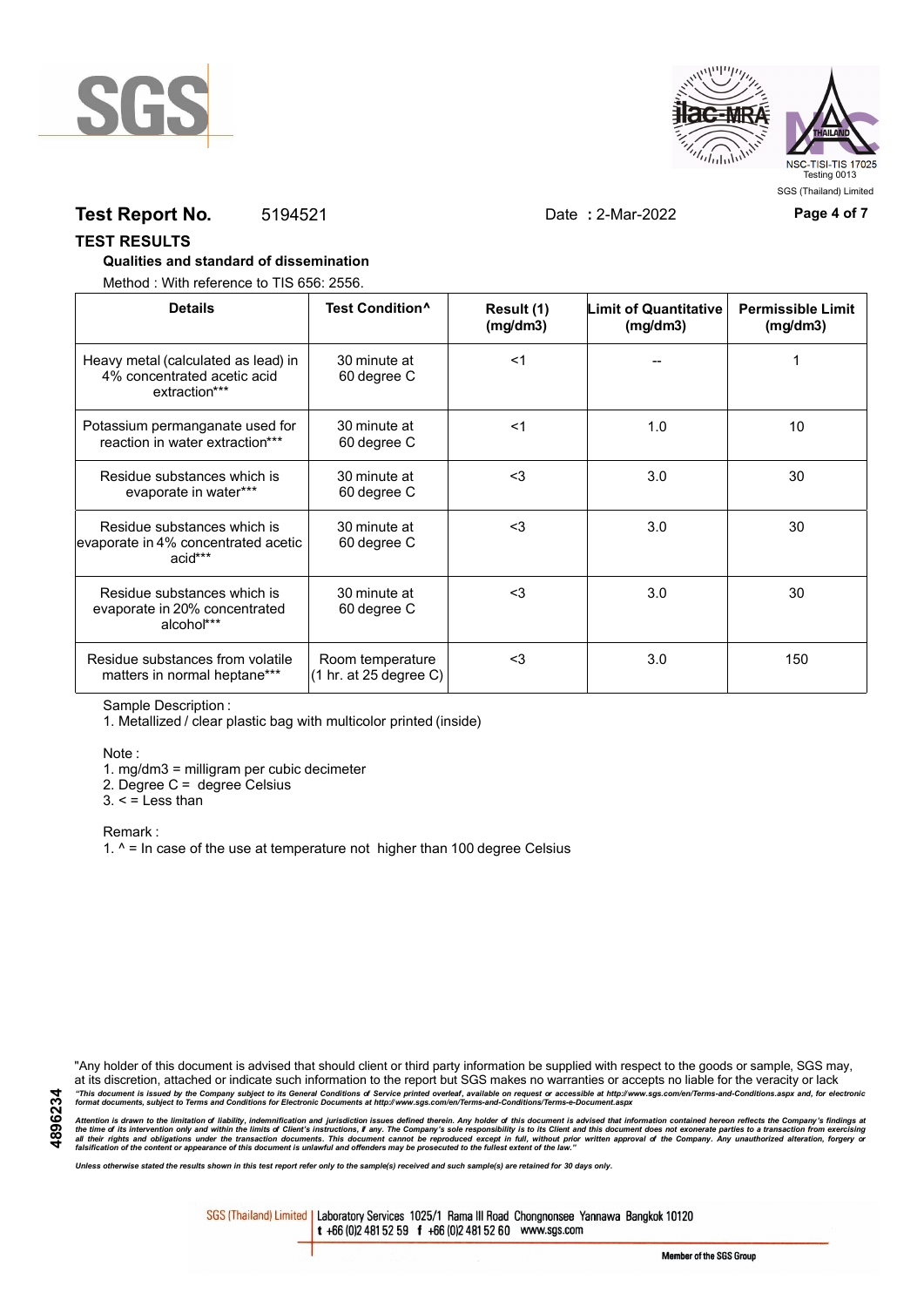



### **Test Report No.** 5194521 Date **:** 2-Mar-2022 **Page 5 of 7**

**TEST RESULTS**

#### **Qualities and standard of dissemination**

Test Method : With reference to TIS 655 -1 : 2553

| <b>Details</b>                         | Test Condition <sup>^</sup> | Result (1)               | <b>Permissible Limit</b> |
|----------------------------------------|-----------------------------|--------------------------|--------------------------|
| Migration of color extract by water*** | 30 minute at<br>60 degree C | Negative<br>(See Note 2) | Negative                 |
| Migration of color extract by          | 30 minute at                | Negative                 | Negative                 |
| 4% concentrated acetic acid***         | 60 degree C                 | (See Note 2)             |                          |
| Migration of color extract by          | 30 minute at                | Negative                 | Negative                 |
| 20% concentrated alcohol***            | 60 degree C                 | (See Note 2)             |                          |
| Migration of color extract by          | Room temperature            | Negative                 | Negative                 |
| normal heptanes***                     | (1 hr. at 25 degree C)      | (See Note 2)             |                          |

Sample Description :

1. Metallized / clear plastic bag with multicolor printed (inside)

Note :

1. Degree C = degree Celsius

2. "Negative" mean it's not presence of color migration/ "Positive" mean it's presence of color migration

#### Remark :

1.  $^{\circ}$  = In case of the use at temperature not higher than 100 degree Celsius

"Any holder of this document is advised that should client or third party information be supplied with respect to the goods or sample, SGS may, at its discretion, attached or indicate such information to the report but SGS makes no warranties or accepts no liable for the veracity or lack "This document is issued by the Company subject to its General Conditions of Service printed overleaf, available on request or accessible at http://www.sgs.com/en/Terms-and-Conditions.aspx and, for electronic<br>format docume

Attention is drawn to the limitation of liability, indemnification and jurisdiction issues defined therein. Any holder of this document is advised that information contained hereon reflects the Company's findings at<br>all th

*Unless otherwise stated the results shown in this test report refer only to the sample(s) received and such sample(s) are retained for 30 days only.*

SGS (Thailand) Limited | Laboratory Services 1025/1 Rama III Road Chongnonsee Yannawa Bangkok 10120 t +66 (0)2 481 52 59 f +66 (0)2 481 52 60 www.sgs.com

**4896234**

Member of the SGS Group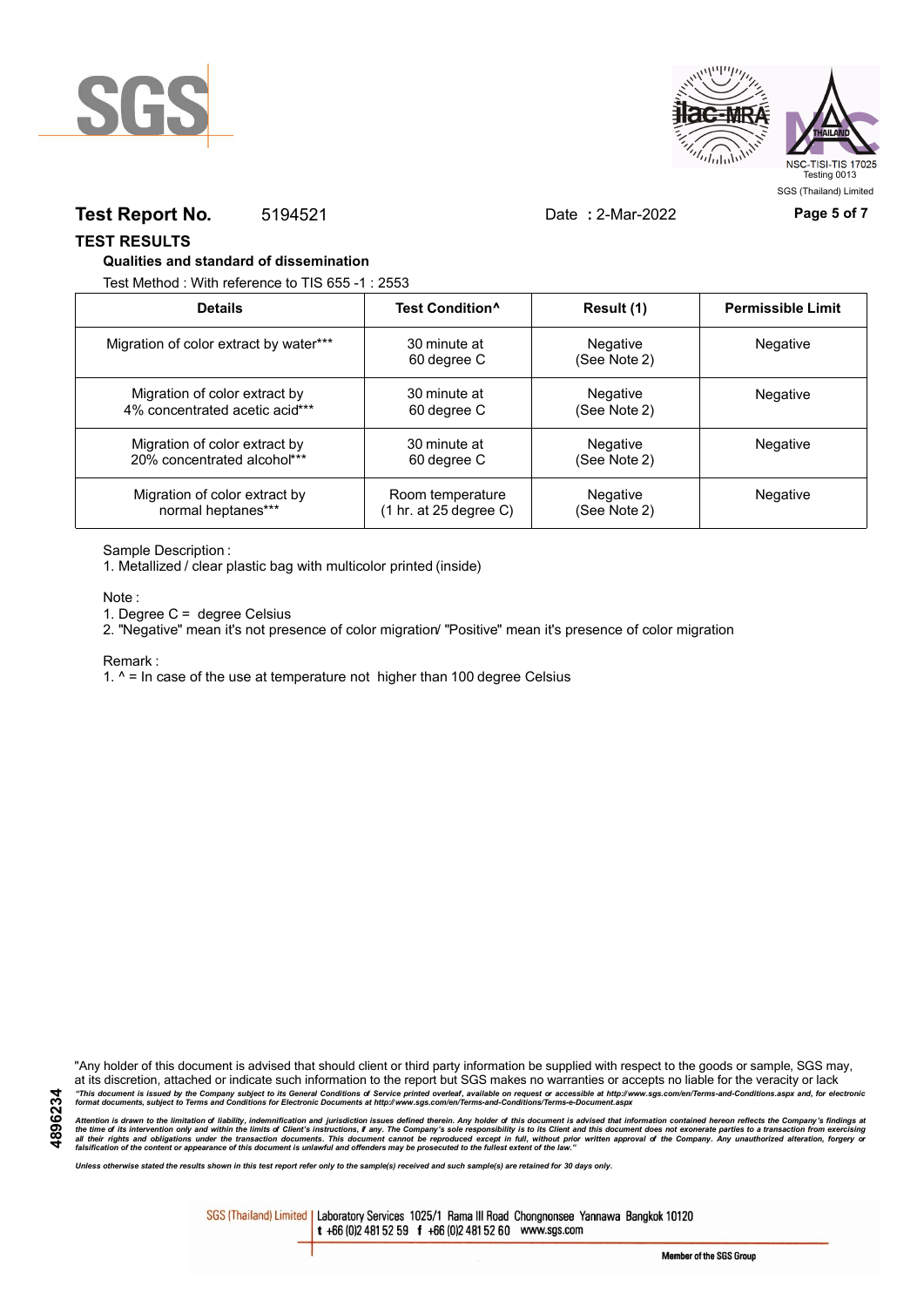



## **Test Report No.** 5194521 Date **:** 2-Mar-2022 **Page 6 of 7**

### **TEST RESULTS**

### **(2) Additional request by client's**

### **Qualities and standard of dissemination**

Method : With reference to TIS 656: 2556

| <b>Details</b> | Test Condition <sup>^</sup> | Result (1)<br>(mg/dm3) | Limit of Quantitative   Permissible Limit#<br>(mg/dm3) | (mg/dm3) |
|----------------|-----------------------------|------------------------|--------------------------------------------------------|----------|
| Antimony**     | 30 minute at<br>60 degree C | < 0.02                 | 0.02                                                   | 0.05     |
| Germanium**    | 30 minute at<br>60 degree C | < 0.02                 | 0.02                                                   | 0.10     |

Sample Description :

1. Metallized / clear plastic bag with multicolor printed (inside)

Note :

1. mg/dm3 = milligram per cubic decimeter

2. Degree C = degree Celsius

 $3. <$  = Less than

#### Remark :

1.  $^{\circ}$  = In case of the use at temperature not higher than 100 degree Celsius.

2.# = Permissible limit is quoted from Notification of the Ministry of Public Health (No.295) B.E. 2548 (2005) :Qualities or standard for container made from plastic,Polyethylene terephtalate (PET).

3. Test condition & simulant were specified by client.

Remark:

1.The test item(s) marked \*\* on test report is/are analyzed at SGS (Thailand) Limited, address: 41/16-20 and 41/23 Soi Rama III 59, Rama III road, Chongnonsee, Yannawa, Bangkok but not included in the NSC-ONSC accreditation scope. 2.The test item(s) marked \*\*\* on test report is/are analyzed at SGS (Thailand) Limited, address: 41/16-20 and 41/23 Soi Rama III 59, Rama III road, Chongnonsee, Yannawa, Bangkok.

**4896234**

"Any holder of this document is advised that should client or third party information be supplied with respect to the goods or sample, SGS may, at its discretion, attached or indicate such information to the report but SGS makes no warranties or accepts no liable for the veracity or lack "This document is issued by the Company subject to its General Conditions of Service printed overleaf, available on request or accessible at http://www.sgs.com/en/Terms-and-Conditions.aspx and, for electronic<br>format docume

Attention is drawn to the limitation of liability, indemnification and jurisdiction issues defined therein. Any holder of this document is advised that information contained hereon reflects the Company's findings at<br>all th

*Unless otherwise stated the results shown in this test report refer only to the sample(s) received and such sample(s) are retained for 30 days only.*